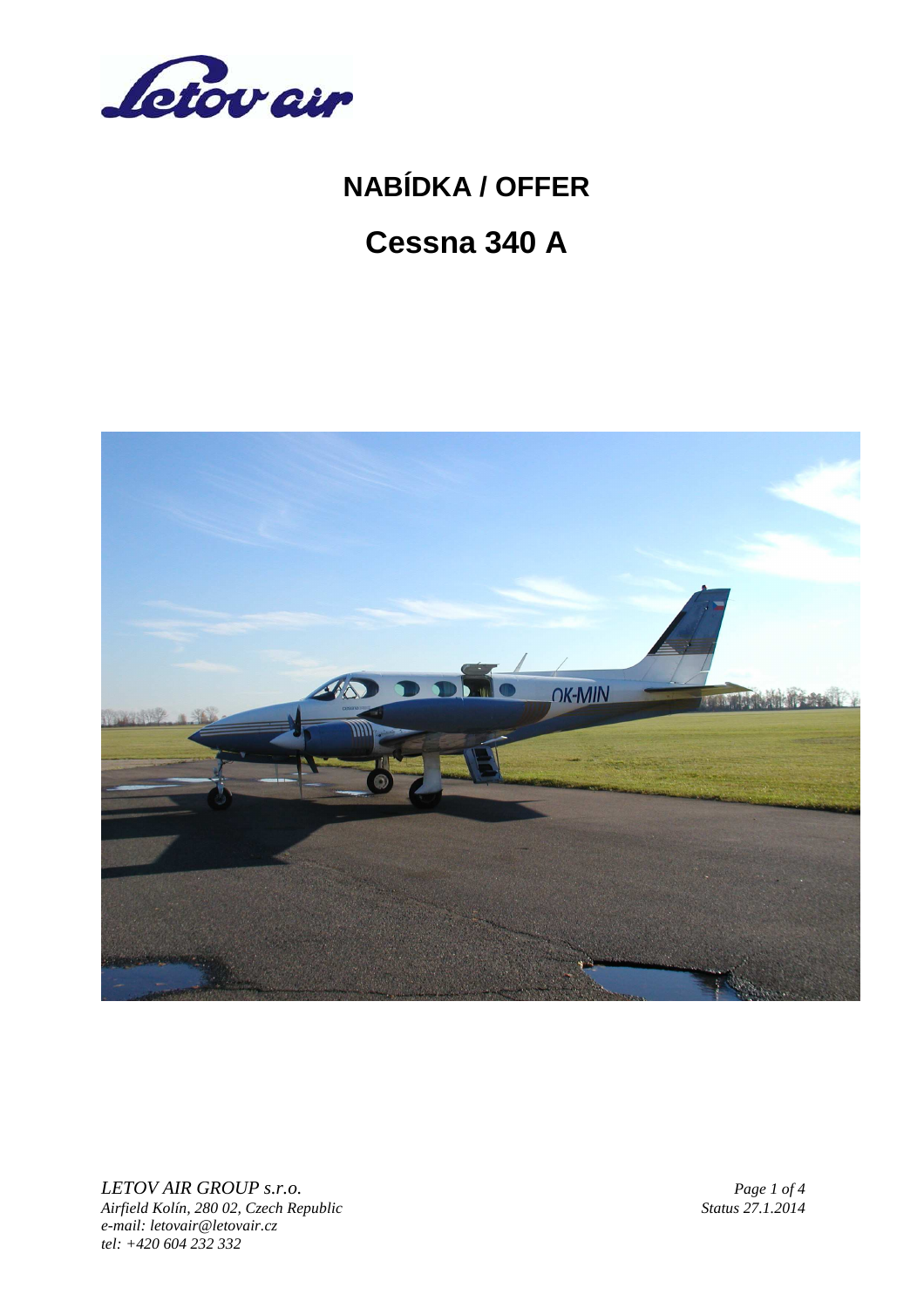

# **Cessna 340 A**





*LETOV AIR GROUP s.r.o. Page 2 of 4*<br>*Airfield Kolín, 280 02, Czech Republic Status 27.1.2014 Airfield Kolín, 280 02, Czech Republic Status 27.1.2014 e-mail: letovair@letovair.cz tel: +420 604 232 332*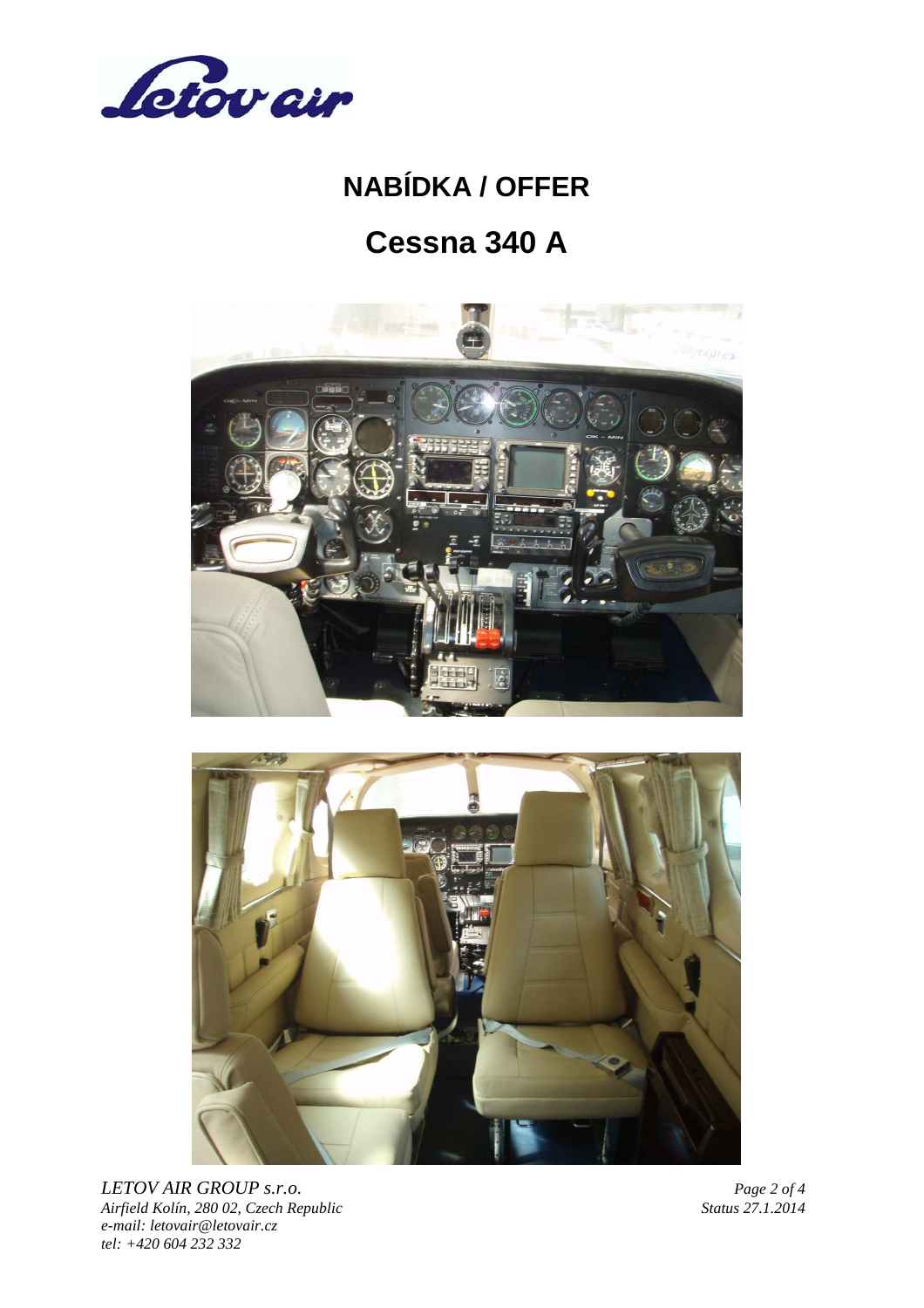

### **Cessna 340 A**

### **AIRCRAFT DATA**

| <b>Registration</b>        | Czech Republic for aerial works                                                                                  |                                                                                                    |
|----------------------------|------------------------------------------------------------------------------------------------------------------|----------------------------------------------------------------------------------------------------|
| <b>Year of Manufacture</b> | 1977                                                                                                             |                                                                                                    |
| <b>Passenger Seating</b>   | $4 + 2$                                                                                                          |                                                                                                    |
| <b>Airframe</b>            | Total Time: 3301 hrs.                                                                                            |                                                                                                    |
| <b>Engines</b>             | <b>TSIO-520-NB</b><br>Left Engine<br>TSO: 232 hrs<br>Overhauled: 07/2008<br>Next OH: 07/2020<br>Remains 1368 hrs | <b>Right Engine</b><br>TSO: 232 hrs<br>Overhauled: 07/2008<br>Next OH: 07/2020<br>Remains 1368 hrs |
| <b>Propellers</b>          | McCauley 3AF32C93<br>Left Propeller<br>TSO: 0 hrs<br>Overhauled 02/2014<br>Next OH: 02/2020                      | <b>Right Propeller</b><br>TSO: 0 hrs<br>Overhauled 02/2014<br>Next OH: 02/2020                     |

#### **Avionics equipment**

 NAV/COM Garmin GNS 430 NAV/COM Bendix/King KX 165 Audiopanel Garmin GMA 340 Transponder Garmin GTX 330 Transponder Bendix/King KT76 ADF Bendix/King KR 87 Altitude alert Autopilot ELT 406

*LETOV AIR GROUP s.r.o. Page 3 of 4*

*Airfield Kolín, 280 02, Czech Republic Status 27.1.2014 e-mail: letovair@letovair.cz tel: +420 604 232 332*